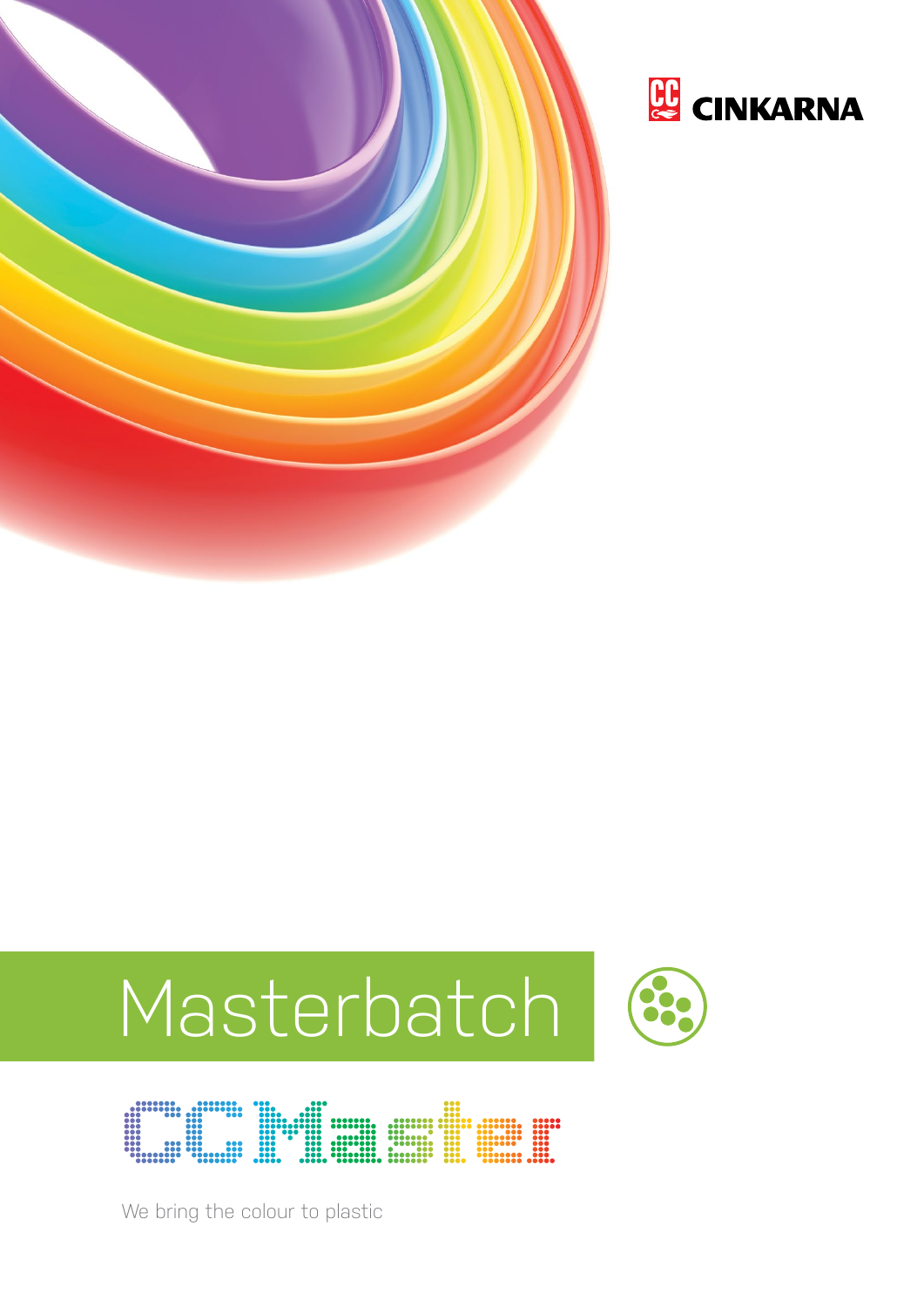# Company Profile

Cinkarna Celje d.d. is a company with more than 145-year long tradition of continuous business. Established in 1873, Cinkarna Celje was originally engaged in metallurgy, but after 1968 chemical processing became the company's primary activity, and today its core business is oriented towards the production and marketing of titanium dioxide pigment.

Today Cinkarna Celje is one of the largest chemical-processing companies in Slovenia. It is a joint stock enterprise employing over 900 people and generating more than 188 million EUR in sales revenues per annum, with exports into demanding global markets accounting for more than 85 percent of this total.

We have more than 45 years of experience in the production of titanium dioxide pigment and the usage of pigment in different kinds of our own products (anticorrosion coatings, powder coatings, printing inks, etc.) among which are also masterbatches. We started with the production of masterbatches in 1999 and this division has been increasingly gaining importance lately.

www.cinkarna.

ן<br>אוטון

JULY AUG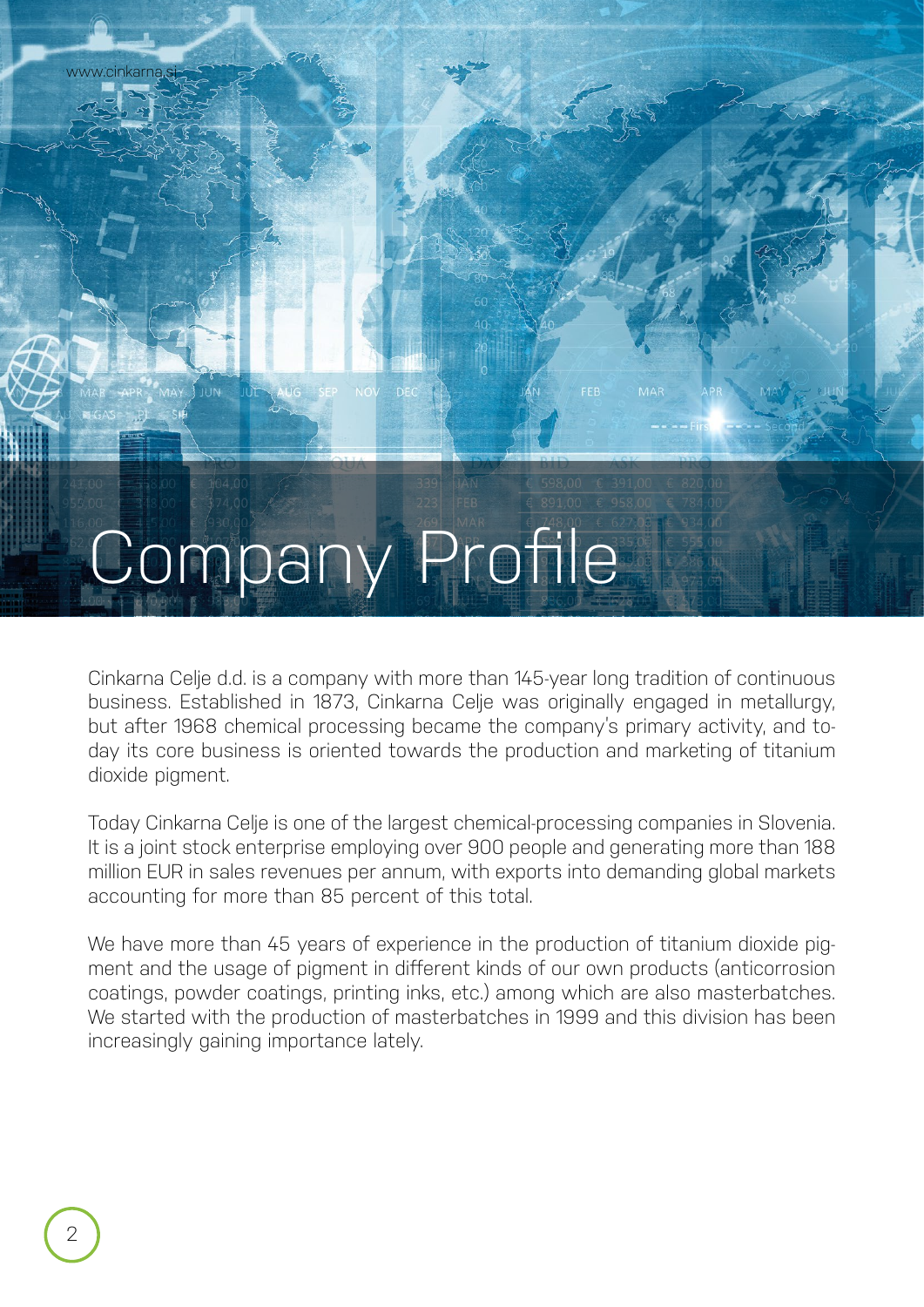## Environmental and Social Responsibility

In Cinkarna Celje, we are well aware of the impacts exerted on environment, therefore we constantly invest into upgrading technological processes in accordance with best available techniques in order to reduce any negative environmental impacts. Providing for safe and healthy conditions of our employees along with offering them constant education is our great concern.

### We are **ISO 9001, ISO 14001 and BS OHSAS 18001 certified company with highest production standards.**

Additionally, our production unit Kemija Mozirje (on location in Mozirje) successfully passed the external assessment under the **EMAS Directive** and we are proud of the **environmental friendly production of masterbatches.**

## Research and Development

We think about the future every day. As a chemical processing company, we made it our challenge for the 21st century to develop titanium dioxide in special forms to be upgraded to final products with high value added.

In tackling this challenge, **we are committed to preventing any negative effect on the environment, safety, and health.**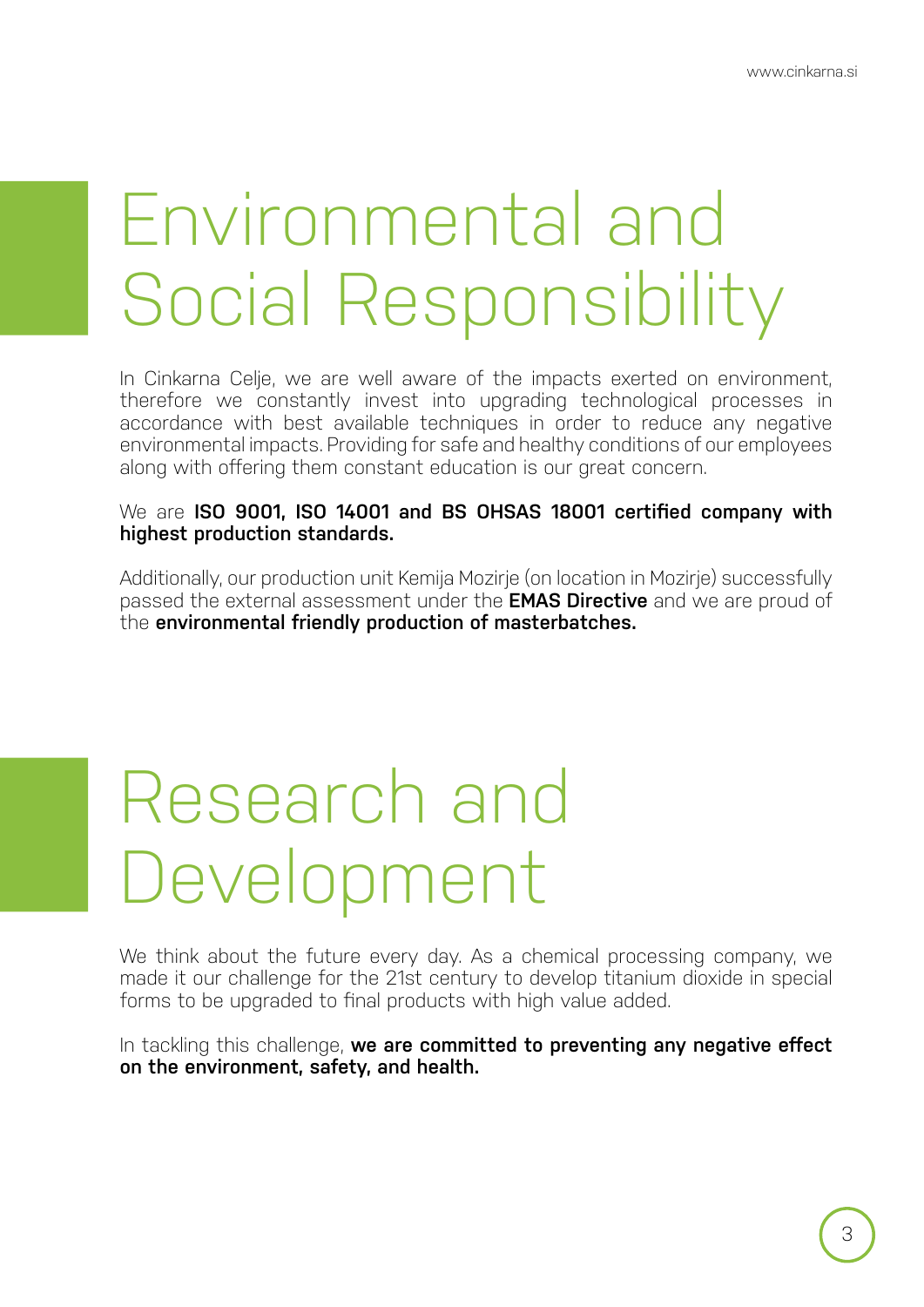## Specialists in white

We produce different types of **white masterbatches**:

- **CC Master** masterbatch, based on low-density polyethylene (**LDPE**)
- **CC Master** masterbatch, based on linear low-density polyethylene (**LLDPE**),
- **CC Master** masterbatch, based on polypropylene (**PP**),
- **CC Master** masterbatch, based on polystyrene (**PS**),
- **CC Master** masterbatch, based on Ethylene-vinyl acetate **(EVA)**.

In our production of masterbatches we are using the latest technology (by renowned European producers) and **in-house fabricated titanium dioxide pigment with special surface treatment** which provides excellent flow characteristics and good dispersion of white masterbatches in final products.

### **The following plastic processes make use of our white masterbatches:**

- Blown film extrusion,
- Injection moulding,
- Injection blow moulding,
- Profile and sheet extrusion,
- Thermoforming,
- and other extrusion processes.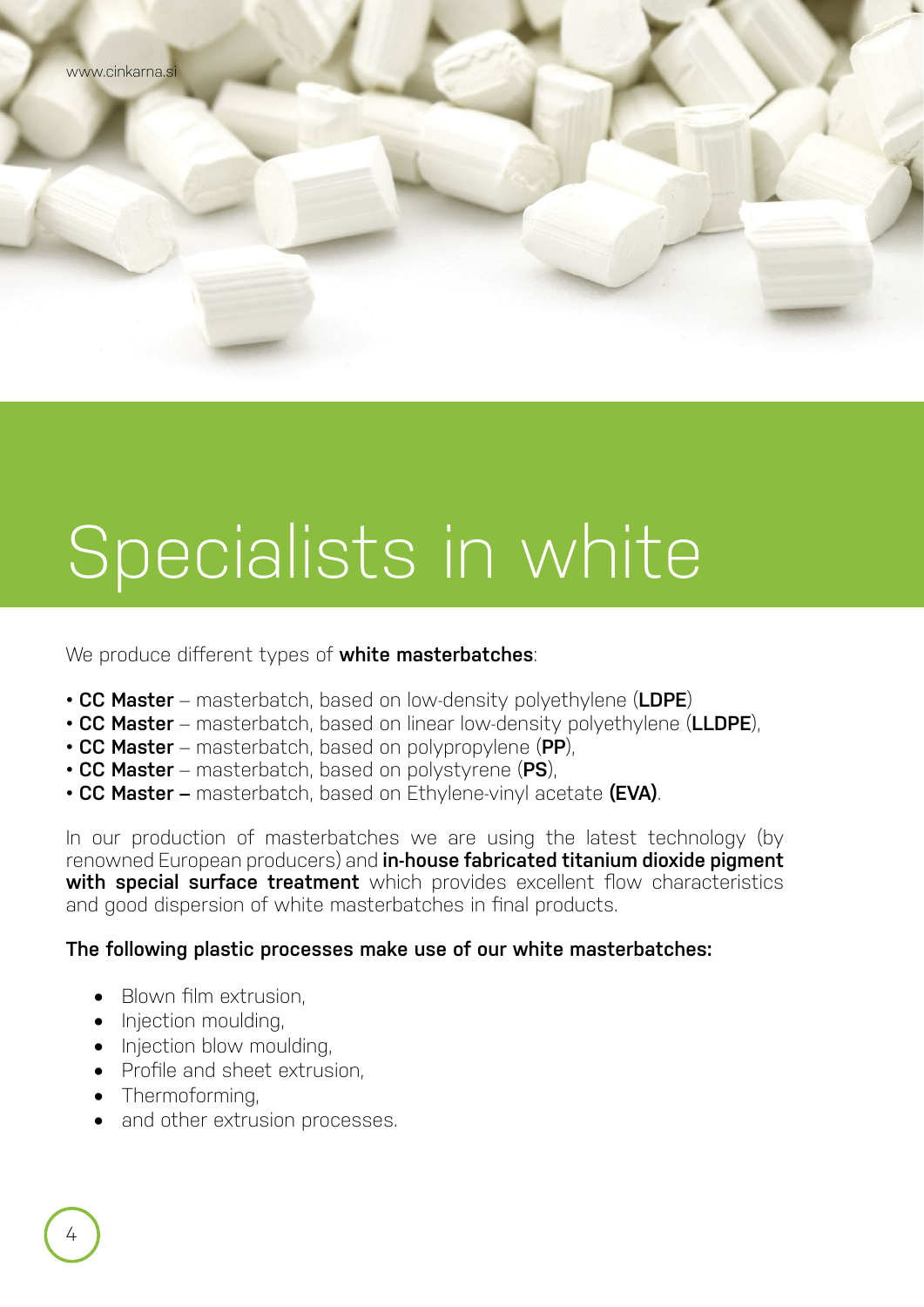## Advantages of our white grades

- **High and constant quality** of our white grades.
- **Improved dispersion** of titanium dioxide pigment which is completely distributed through a polymer matrix.
- **Improved dilution** of a masterbatch excellent and easily distribution of the masterbatch within the polymers during the colouring of plastics materials. Masterbatch because of a specially treated titanium dioxide flows better and quicker – the melt polymer mass is better homogenized.
- **Excellent pigmentation characteristics** and easy processability.
- Exceptional colour performance **improved whiteness and gloss** of final products.
- **Improved strength** of final products.
- **Lower processing temperatures.**
- **Higher efficiency and higher output.**
- **Less cleaning.**
- **Less die build ups.**

**We manufacture highest quality products** and therefore our masterbatches with higher titanium dioxide concentrations are especially suitable for:

- **high quality films,**
- **thinner and co-extruded films,**
- **high gloss films with an excellent surface for printing.**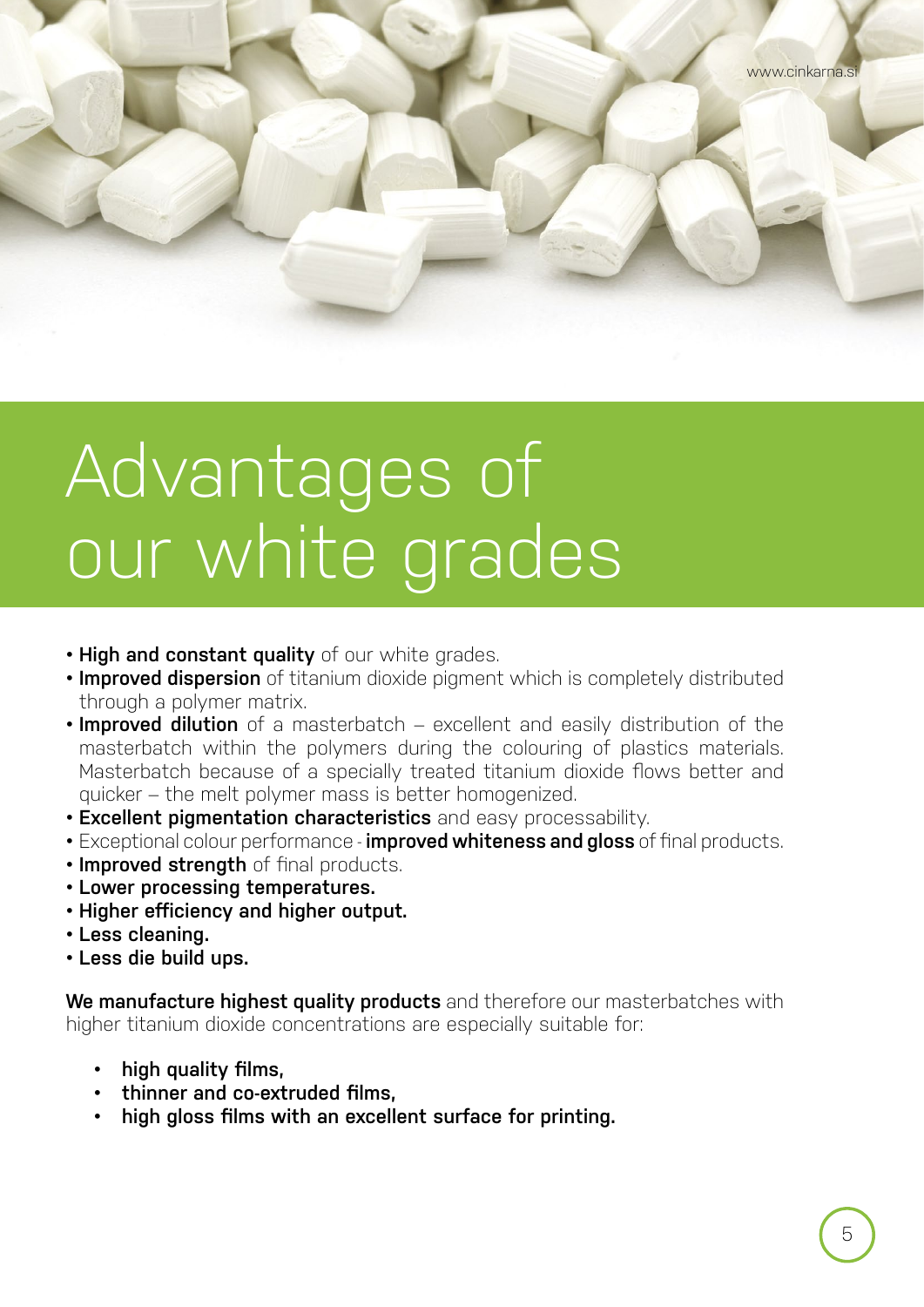## We colour your rainbow



We also produce tailor-made **colour masterbatches** according to RAL, Pantone, NCS, sample etc. Every year we develop numerous custom-made masterbatches and compounds to meet the demands of specific projects for our customers (UV stability, temperature stability etc.), not only meeting their needs but exceeding their expectations.

We use our own expertise in the field of colorimetric with the help of the latest technology which is installed in our laboratories. Our dedicated team of experts will be glad to answer any of your questions so please contact us. We will strive to deliver to you top quality solutions through high quality masterbatches and support. Your success is also our success.

We put great effort to shorten delivery periods as much as practicable for all CC masterbatches, as well as prompt and fast production of other tailor made colour shades.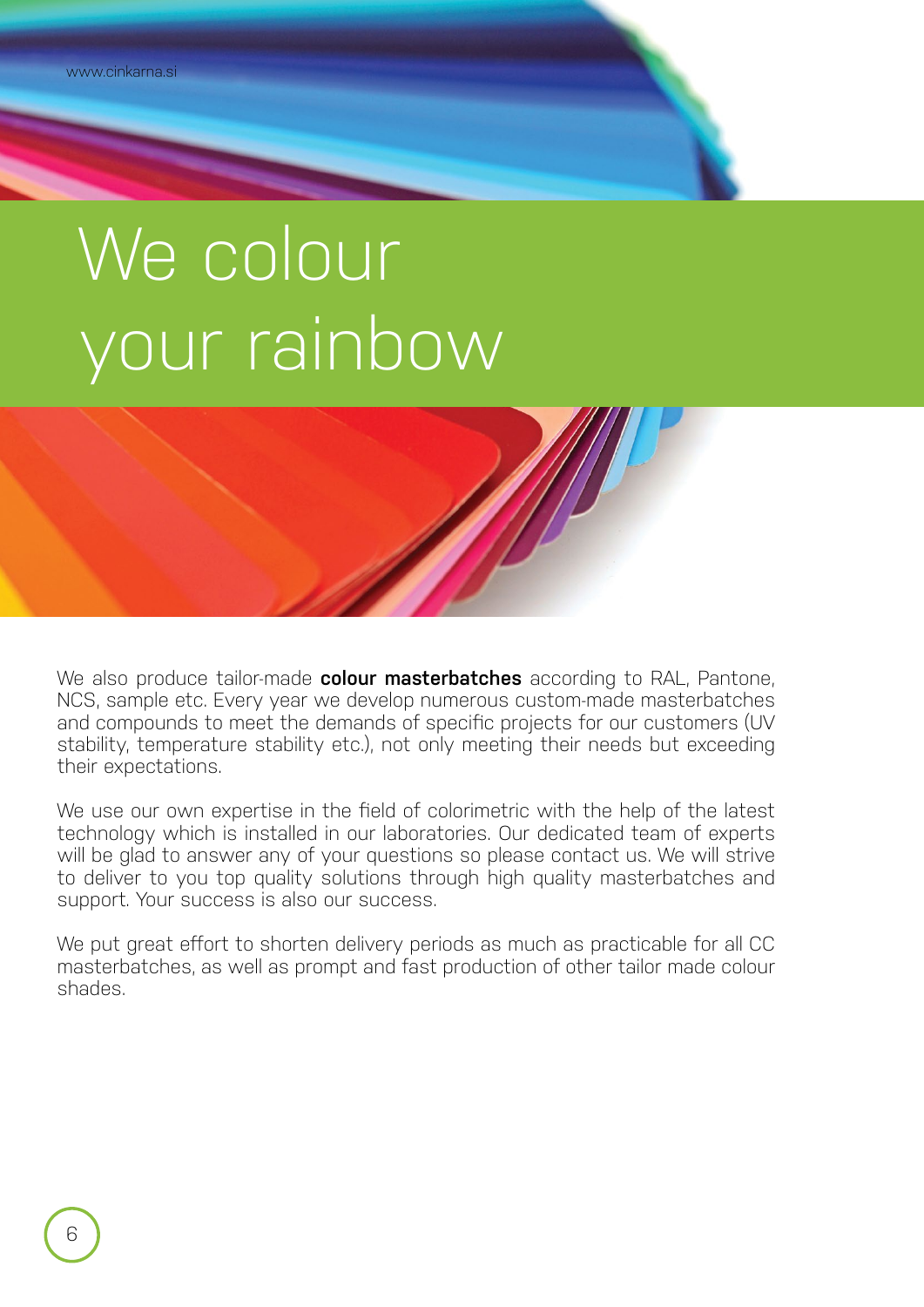## Quality

A constituent part of our company management is ensuring quality. It is based upon the vision of strategy growth and key strategic goals focused on satisfying the owners, customers, employees, and the environment where we take an active part in.

Our laboratories are well equipped with high tech machineries and we can perform many precise analyses:

- SEM (Scanning electron microscope, Carl Zeiss NTS GmbH, Germany),
- Optical microscope,
- Quantitative analyses,
- UV Vis spectrophotometer (Agilent Cary 300 UV-Vis spectrophotometer equipped with an integrating sphere (Varian Inc., USA),
- Filter pressure test,
- Film inspection,
- MFI.

**All our masterbatches are suitable for food contact and are in compliance with the latest Commission Regulations on plastic materials and articles intended to come into contact with food.**